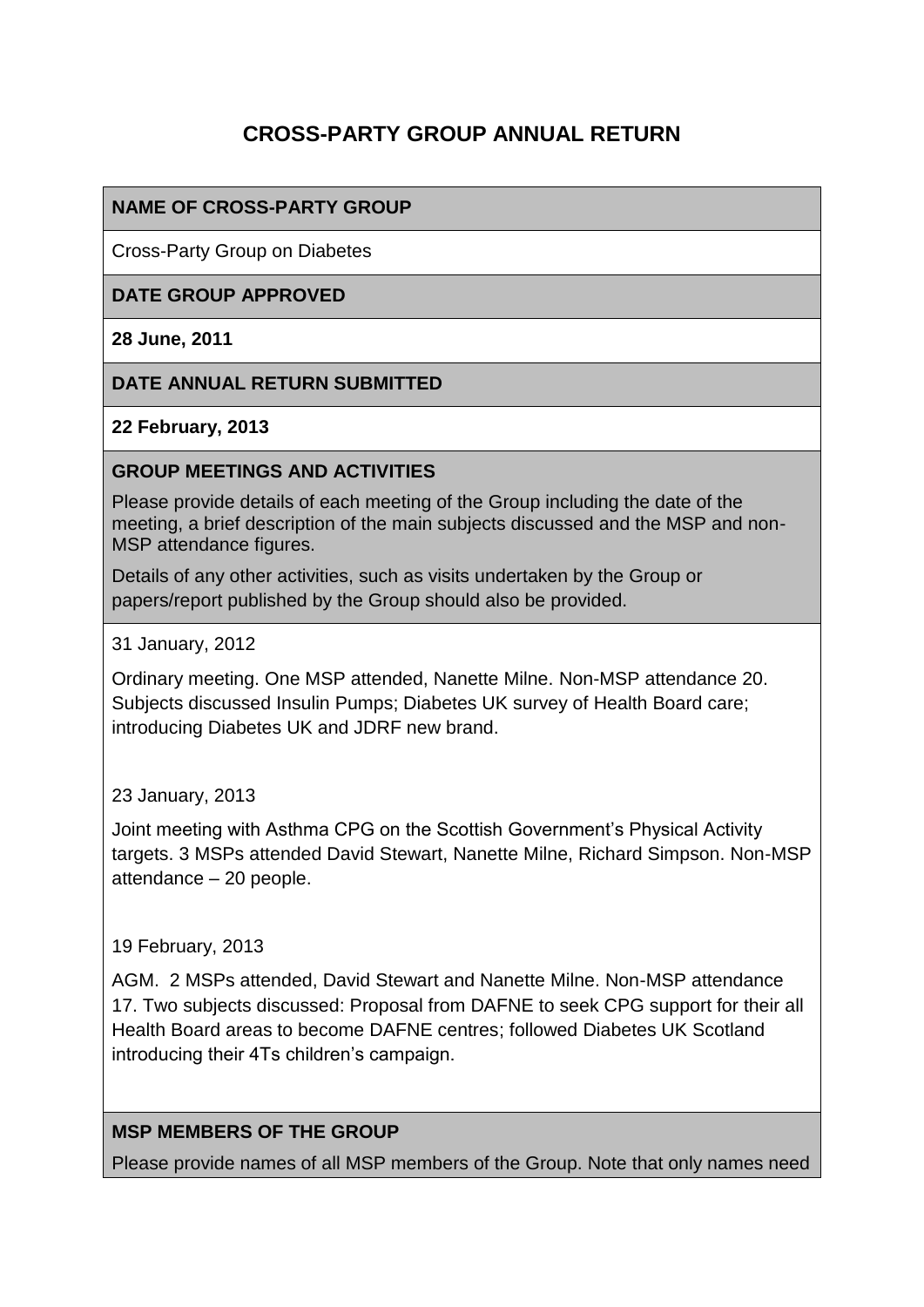## to be provided, no party designation or other information is required.

David Stewart

Nanette Milne

Dr Richard Simpson

Duncan McNeill

Hugh Henry

Jackie Baillie

James Kelly

Lewis MacDonald

# **NON-MSP MEMBERS OF THE GROUP**

For organisational members please provide only the name of the organisation, it is not necessary to provide the name(s) of individuals who may represent the organisation at meetings of the Group.

| Organisations      | Diabetes UK Scotland                |
|--------------------|-------------------------------------|
|                    | <b>JDRF Scotland</b>                |
|                    | <b>Health Inequalities Alliance</b> |
|                    | Division of Clinical Psychology     |
| <b>Individuals</b> | Aileen Hills                        |
|                    | Kim Ferguson                        |
|                    | <b>Sir Michael Hirst</b>            |
|                    | <b>Steve Birnie</b>                 |
|                    | Sue Haslem                          |

## **GROUP OFFICE BEARERS**

Please provide names for all office bearers. The minimum requirement is that two of the office bearers are MSPs and one of these is Convener – beyond this it is a matter for the Group to decide upon the office bearers it wishes to have. It is permissible to have more than one individual elected to each office, for example, coconveners or multiple deputy conveners.

| Convener               | David Stewart/ Nanette Milne |
|------------------------|------------------------------|
| <b>Deputy Convener</b> |                              |